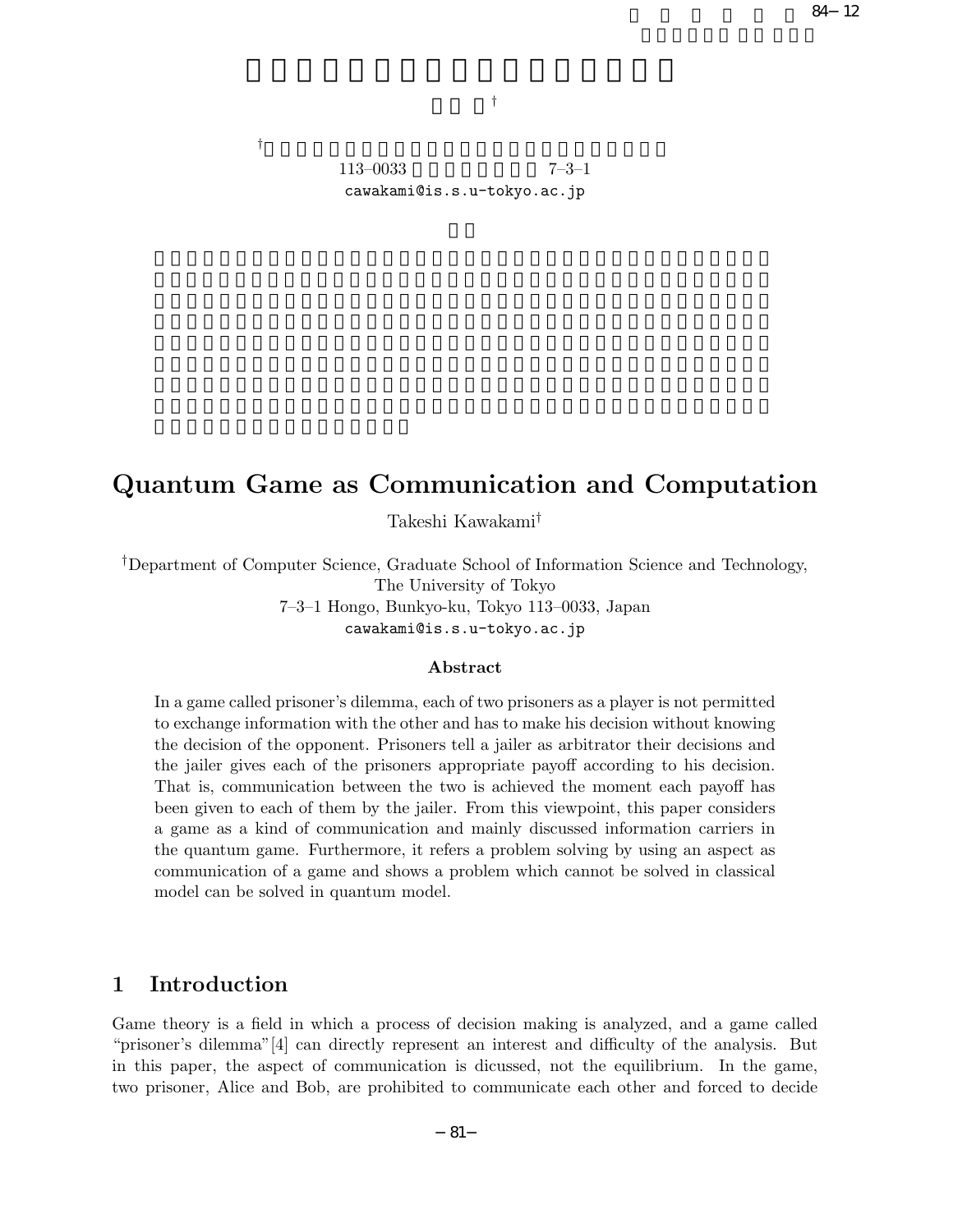$cooperation(C)$  or defect $(D)$ . After they tell a jailer as an arbitrator their decision, he give each payoff to each prisoner based on Table1. In Table1, a row is Alice's decision and a column is Bob's decision and each cell's left side is Alice's payoff and right side is Bob's. For example,

| 3<br>3 | 5 |  |
|--------|---|--|
| 5<br>0 |   |  |

Table 1: payoff table

in Alice's position, if she decides C and gains a payoff 3, she can know Bob's decision is C by Table1. That is, a payoff given by a jailer includes information which tells an opponent's decision and this information is 1bit which can determine one of two.

In this following part, the aspect of the quantum game is focused on, and we discuss information exchanged in it and this information carrier. Furthermore, we refer the problem solving using the aspect, and it is showed that the procedure which is impossible in a classical model is possible in a quantum model by this peculiar phenomena.

## **2 Quatum Game as Communication**

#### **2.1 4 Pauli Matrices and Unitary Matrix**

An arbitrary unitary matrix  $U$  of degree 2 can be represented as follows [3]:

$$
\boldsymbol{U} = e^{i\gamma} \begin{pmatrix} e^{i\alpha} & 0\\ 0 & e^{-i\alpha} \end{pmatrix} \begin{pmatrix} \cos\theta & i\sin\theta\\ i\sin\theta & \cos\theta \end{pmatrix} \begin{pmatrix} e^{i\beta} & 0\\ 0 & e^{-i\beta} \end{pmatrix}
$$
(2.1)

If  $\gamma = 0$ , *U* can be represented by identity matrix *I* and Pauli matrices  $\sigma_x$ ,  $\sigma_y$ ,  $\sigma_z$ as follows:

$$
U = \cos\phi\cos\theta \cdot I + \sin\phi\cos\theta \cdot i\sigma_z + \cos\psi\sin\theta \cdot i\sigma_x + \sin\psi\sin\theta \cdot i\sigma_y \tag{2.2}
$$

Each Pauli matrix is as follows:

$$
\boldsymbol{\sigma}_x = \begin{pmatrix} 0 & 1 \\ 1 & 0 \end{pmatrix} \quad \boldsymbol{\sigma}_y = \begin{pmatrix} 0 & -i \\ i & 0 \end{pmatrix} \quad \boldsymbol{\sigma}_z = \begin{pmatrix} 1 & 0 \\ 0 & -1 \end{pmatrix} \tag{2.3}
$$

Pauli matrices have following properties:

$$
\sigma_j^2 = \mathbf{I} \quad j \in \{x, y, z\} \qquad \sigma_k \sigma_l = -\sigma_l \sigma_k = i \sigma_m \tag{2.4}
$$

 $(k, l, m)$  is a cyclic permutation of  $(x, y, z)$ .

#### **2.2 4 Strategies**

In this establishment, each prisoner's strategy (unitary transform  $U$ ) is restricted to  $I$ ,  $\sigma_x$ ,  $\sigma'_{y}$  (=  $i\sigma_{y}$ ), and  $\sigma_{z}$ , and represented as follows:

$$
\boldsymbol{U} = \boldsymbol{\sigma}_z{}^j \boldsymbol{\sigma}_x{}^k \tag{2.5}
$$

That is, each prisoner can decide j and k. For example, if  $j = 1$  and  $k = 1$ , U is  $\sigma_{y}'$ . In this game, a matrix  $J$  is as follows:

$$
\mathbf{J} = \frac{1}{\sqrt{2}} \left( \mathbf{I} \otimes \mathbf{I} + i \boldsymbol{\sigma}_x \otimes \boldsymbol{\sigma}_x \right) \tag{2.6}
$$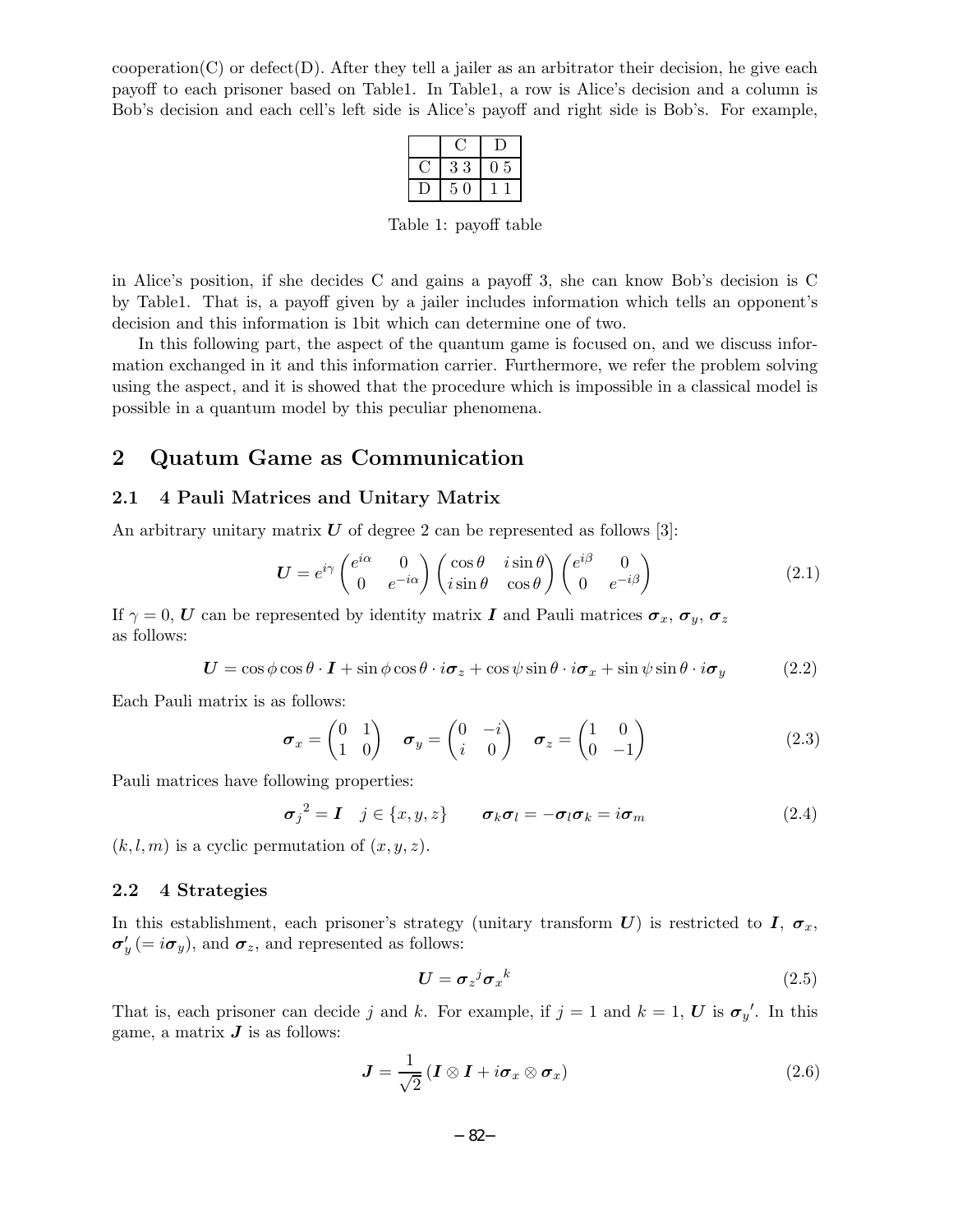Alice's strategy  $U_A$  and Bob's strategy  $U_B$  are represented as follows:

$$
\boldsymbol{U}_A = \boldsymbol{\sigma}_z{}^{j_A} \boldsymbol{\sigma}_x{}^{k_A} \quad \boldsymbol{U}_B = \boldsymbol{\sigma}_z{}^{j_B} \boldsymbol{\sigma}_x{}^{k_B} \tag{2.7}
$$

This game's initial state  $\varphi_{in}$  and final state  $\varphi_{fin}$  which is an target of measurement are as follows  $[2, 1]$ :

$$
\varphi_{in} = \mathbf{J}|00\rangle = \frac{1}{\sqrt{2}}|00\rangle + \frac{i}{\sqrt{2}}|11\rangle \qquad \varphi_{fin} = \mathbf{J}^* \left( \mathbf{U}_A \otimes \mathbf{U}_B \right) \mathbf{J}|00\rangle \tag{2.8}
$$

 $J^*(U_A \otimes U_B)$  *J* is analyzed as follows.

$$
\boldsymbol{J}^*\left(\boldsymbol{U}_A\otimes\boldsymbol{U}_B\right)\boldsymbol{J}=\frac{1}{2}\left(\boldsymbol{I}\otimes\boldsymbol{I}-i\boldsymbol{\sigma}_x\otimes\boldsymbol{\sigma}_x\right)\left(\boldsymbol{U}_A\otimes\boldsymbol{U}_B\right)\left(\boldsymbol{I}\otimes\boldsymbol{I}+i\boldsymbol{\sigma}_x\otimes\boldsymbol{\sigma}_x\right) \tag{2.9}
$$

$$
=\frac{1}{2}\left\{U_{A}\otimes U_{B}+i\left(U_{A}\sigma_{x}\right)\otimes\left(U_{B}\sigma_{x}\right)-i\left(\sigma_{x}U_{A}\otimes\sigma_{x}U_{B}\right)+\left(\sigma_{x}U_{A}\sigma_{x}\right)\otimes\left(\sigma_{x}U_{B}\sigma_{x}\right)\right\}
$$
\n(2.10)

$$
=\frac{1}{2}\left\{U_{A}\otimes U_{B}+(\boldsymbol{\sigma}_{x}U_{A}\boldsymbol{\sigma}_{x})\otimes(\boldsymbol{\sigma}_{x}U_{B}\boldsymbol{\sigma}_{x})+\frac{i}{2}\left\{\left(U_{A}\boldsymbol{\sigma}_{x}\right)\otimes\left(U_{B}\boldsymbol{\sigma}_{x}\right)-(\boldsymbol{\sigma}_{x}U_{A}\otimes\boldsymbol{\sigma}_{x}U_{B})\right\}\right\}
$$
\n(2.11)

$$
=\frac{1}{2}\left\{\left(\sigma_{z}j_{A}\sigma_{x}{}^{k_{A}}\right)\otimes\left(\sigma_{z}j_{B}\sigma_{x}{}^{k_{B}}\right)+\left(\sigma_{x}\sigma_{z}j_{A}\sigma_{x}{}^{k_{A}}\sigma_{x}\right)\otimes\left(\sigma_{x}\sigma_{z}j_{B}\sigma_{x}{}^{k_{B}}\sigma_{x}\right)\right\}+\frac{i}{2}\left\{\left(\sigma_{z}j_{A}\sigma_{x}{}^{k_{A}}\sigma_{x}\right)\otimes\left(\sigma_{z}j_{B}\sigma_{x}{}^{k_{B}}\sigma_{x}\right)-\left(\sigma_{x}\sigma_{z}j_{A}\sigma_{x}{}^{k_{A}}\right)\otimes\left(\sigma_{x}\sigma_{z}j_{B}\sigma_{x}{}^{k_{B}}\right)\right\}=\frac{1}{2}\left\{\left(\sigma_{z}j_{A}\sigma_{x}{}^{k_{A}}\right)\otimes\left(\sigma_{z}j_{B}\sigma_{x}{}^{k_{B}}\right)+(-1)^{j_{A}+j_{B}}\left(\sigma_{z}j_{A}\sigma_{x}{}^{k_{A}}\right)\otimes\left(\sigma_{z}j_{B}\sigma_{x}{}^{k_{B}}\right)\right\}
$$
(2.12)

$$
2\left(\sigma_z^{j_A}\sigma_x^{k_A}\sigma_x\right) \otimes \left(\sigma_z^{j_B}\sigma_x^{k_B}\sigma_x\right) - (-1)^{j_A+j_B}\left(\sigma_z^{j_A}\sigma_x^{k_A}\sigma_x\right) \otimes \left(\sigma_z^{j_B}\sigma_x^{k_B}\sigma_x\right)\right)
$$
(2.13)

$$
=\sigma_z^{j_A}\sigma_x^{k_A}\otimes\sigma_z^{j_B}\sigma_x^{k_B}\left(\frac{1+(-1)^{j_A+j_B}}{2}\boldsymbol{I}\otimes\boldsymbol{I}+i\frac{1-(-1)^{j_A+j_B}}{2}\sigma_x\otimes\sigma_x\right) \tag{2.14}
$$

$$
=\sigma_{z}{}^{j_{A}}\sigma_{x}{}^{k_{A}}\otimes \sigma_{z}{}^{j_{B}}\sigma_{x}{}^{k_{B}}\left(\delta_{f(j_{A},j_{B}),0}\boldsymbol{I}\otimes\boldsymbol{I}+i\delta_{f(j_{A},j_{B}),1}\sigma_{x}\otimes\sigma_{x}\right) \tag{2.15}
$$

Thus,  $\varphi_{fin}$  is analyzed as follows.

$$
\varphi_{fin} = \sigma_z{}^{j_A} \sigma_x{}^{k_A} \otimes \sigma_z{}^{j_B} \sigma_x{}^{k_B} \left( \delta_{f(j_A,j_B),0} I \otimes I + i \delta_{f(j_A,j_B),1} \sigma_x \otimes \sigma_x \right) |00\rangle \tag{2.16}
$$

$$
= \sigma_z{}^{j_A} \sigma_x{}^{k_A} \otimes \sigma_z{}^{j_B} \sigma_x{}^{k_B} \left( \delta_{f(j_A,j_B),0} |00\rangle + i \delta_{f(j_A,j_B),1} |11\rangle \right) \tag{2.17}
$$

A function  $f(j_A, j_B)$  is as follows:

$$
f(j_A, j_B) = (j_A + j_B) \bmod 2
$$
 (2.18)

Who computes this function? A jailer or a prisoner? Each prisoner is prohibitted to communicate with other prisoners, so he has no way to compute the function. Although a jailer can apply unitary transforms  $J$  and  $J^*$  to each qubit, he is only to measure each qubit. That is, the function is computed automatically by the interaction between qubit brought about by a series unitary transform  $J^*(U_A \otimes U_B) J$ . The automatical computation like this might mean quantum computation or quantum information processing and we can see the aspect in this game. His/Her payoff which is given to each prisoner on the basis of his/her measured state is in a table 2.

From a formula (2.17) and a table 2, his/her payoff which is given to each prisoner on the basis of his/her strategy is in a table 3. From a formula (2.5), each strategy can be distinguished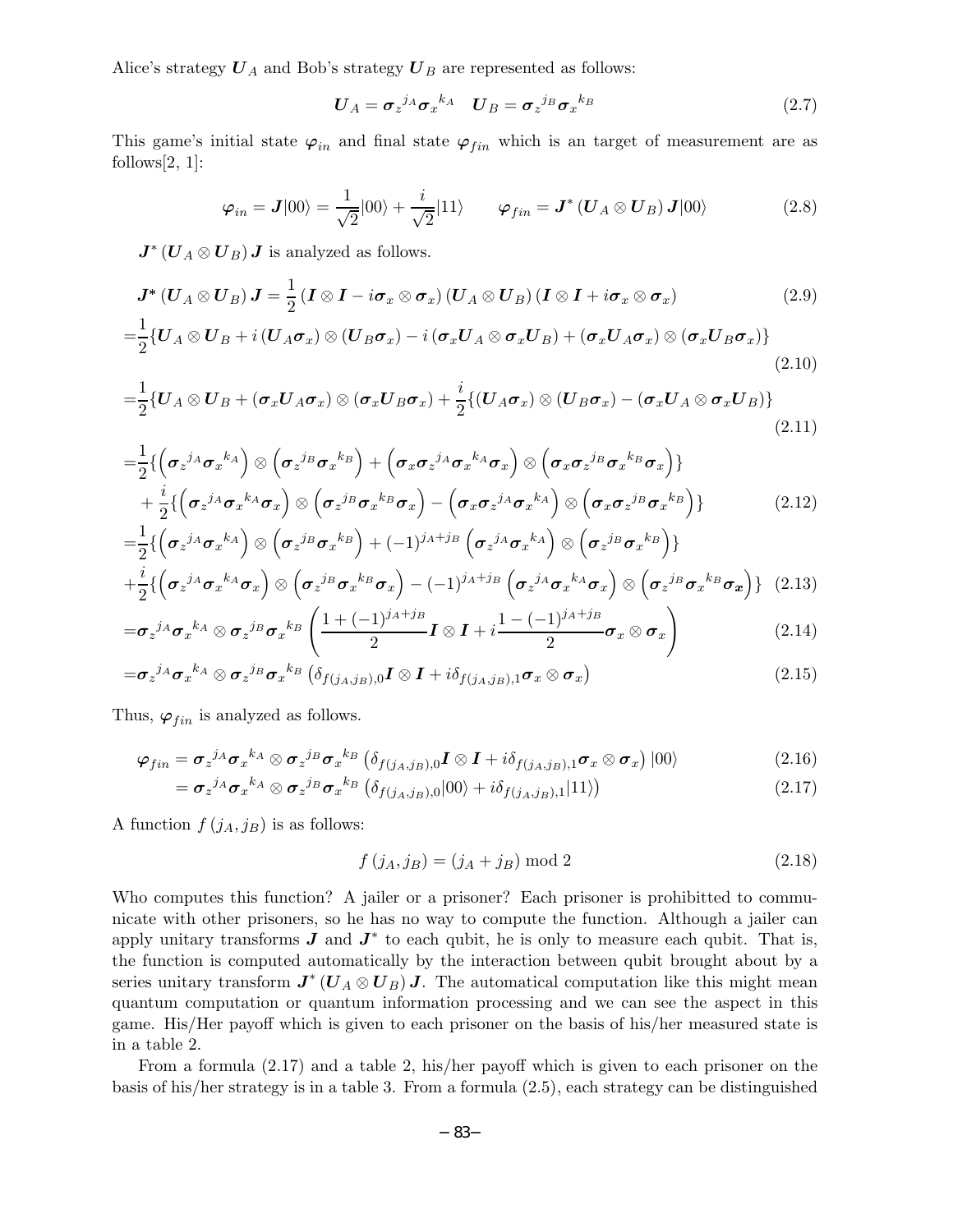| $\Omega$ | -3<br>3 | 5<br>0. |
|----------|---------|---------|
|          | 5<br>n  |         |
|          |         |         |

Table 2: state

| ik | $\overline{00}$ | 10 | 01             | 11 |
|----|-----------------|----|----------------|----|
| 00 | 33              |    | 0 <sub>5</sub> | 50 |
| 10 | 1<br>1          | 33 | 50             | 05 |
| 01 | 50              | 05 | 1              | 33 |
|    | 0.5             | 50 | 33             |    |

Table 3: strategy

by j and k, so each strategy is represented by j and k in a table 3. In Alice's position, if she decides 00 and gains a payoff 5, she can know Bob's decision is 11 by a table 3. In this case, information which is exchanged between them through a jailer is 2 bits which determine one of four.

### **2.3 Aspect of Communication**

As stated above, a game has an aspect of communication. Especially, a quantum game has an ability to communicate 2 bits information by 1 qubit operation while a classical game communicates 1 bit by 1 bit operation. This fact is similar to superdense coding[3] and implies that quantum communication has more computational ability than classical.

In a quantum game, each unitary matrix  $\sigma_z^j \sigma_x^k$  which prisoners can use can be said as follows.

$$
\mathbf{I}\left(j=0,k=0\right): \quad |0\rangle \longrightarrow |0\rangle \qquad |1\rangle \longrightarrow |1\rangle \tag{2.19}
$$

$$
\sigma_x (j = 0, k = 1): |0\rangle \longrightarrow |1\rangle |1\rangle \longrightarrow |0\rangle
$$
 (2.20)

$$
\sigma_z (j = 1, k = 0): |0\rangle \longrightarrow |0\rangle |1\rangle \longrightarrow -|1\rangle
$$
 (2.21)

$$
\sigma_y'(j=1, k=1): |0\rangle \longrightarrow -|1\rangle |1\rangle \longrightarrow |0\rangle
$$
 (2.22)

That is,

$$
\sigma_z^j \sigma_x^k: \quad |0\rangle \longrightarrow (-1)^{jk} |k\rangle \qquad |1\rangle \longrightarrow (-1)^{j\overline{k}} |\overline{k}\rangle \tag{2.23}
$$

So, it can be said that  $\sigma_z^j \sigma_x^k$  changes not only a qubit's content but also this phase(coefficient). If there would be a way to distinguish single qubit's phase, a qubit could include infinite information. But we can't distinguish the phase by measuring. For example, assume a state  $\varphi$  is as follows.

$$
\varphi = a|0\rangle \quad (|a|^2 = 1) \tag{2.24}
$$

You can know easily a complex number which satisfies  $|a|^2 = 1$  exists infinitely, but we can only measure a state  $|0\rangle$ . So, a phase difference has no mean and one qubit includes only one bit information if it cannot be distinguished on measuring. But in a quantum game, 2 bit communication can be done by operating one qubit. This means a phase difference is distinguished in it. How can it be done?

By the way, the initial state  $\varphi_{in}$  in a quatum game was as follows.

$$
\varphi_{in} = \mathbf{J}|00\rangle = \frac{1}{\sqrt{2}}|00\rangle + \frac{i}{\sqrt{2}}|11\rangle
$$
\n(2.25)

That is, a entangled state[3] is made by *J*. One of some properties of tensor product is as follows.

$$
(ax) \otimes (b\mathbf{y}) = ab\left(\mathbf{x} \otimes \mathbf{y}\right) \tag{2.26}
$$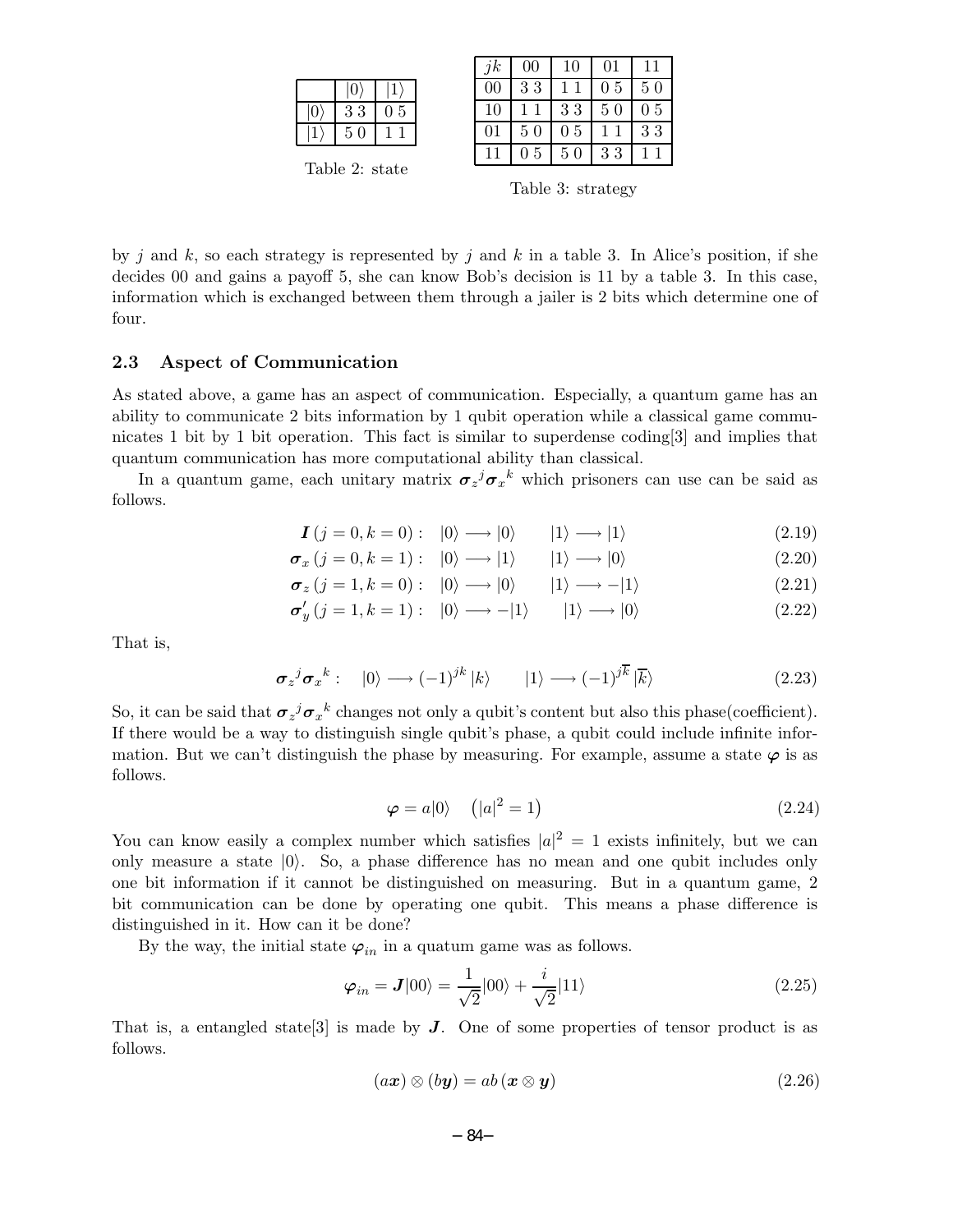Formula (2.26) means phase interaction happens between different qubits. That is, after each prisoner applied each unitary transform to each qubit, different qubits' phases interact each other and in Formula (2.17), it can be said that a  $f(j_A, j_B)$ 's value is determined by this interaction. In other words, in Formula (2.17),  $\delta_{f(j_A,j_B),0}$  or  $\delta_{f(j_A,j_B),1}$  represents an interference caused by  $J^*$ , so it can be said that the interference is controled by the interaction.

To sum up, in a quantum game, a entangled state in which each qubit's content is connected with other's is caused by  $J$ , the phase interaction between different qubit is caused by each prisoner's unitary transform, and the interference is caused by  $J'$ . That is, by this process each phase difference in Formulas  $(2.19)(2.20)(2.21)(2.22)$  is distinguished. So it can be said that a unitary transform series  $J^*(U_A \otimes U_B) J$  is a kind of procedure to distinguish the phase difference.

For example, Assume Alice decides  $\sigma_z(10)$  and Bob decides  $\sigma'_y(11)$ . First, the entangled state  $\varphi_{in}$  is made by *J* as follows.

$$
\varphi_{in} = J|00\rangle = \frac{1}{\sqrt{2}}|00\rangle + \frac{i}{\sqrt{2}}|11\rangle
$$
\n(2.27)

Then, Alice and Bob apply their unitary transform to their own qubits respectively and cause the phase interaction between qubits as follows.

$$
(\boldsymbol{U}_{A} \otimes \boldsymbol{U}_{B}) \boldsymbol{\varphi}_{in} = \frac{1}{\sqrt{2}} (\boldsymbol{\sigma}_{z}|0\rangle) \otimes (\boldsymbol{\sigma}_{y}'|0\rangle) + \frac{i}{\sqrt{2}} (\boldsymbol{\sigma}_{z}|1\rangle) \otimes (\boldsymbol{\sigma}_{y}'|1\rangle)
$$
(2.28)

$$
=\frac{1}{\sqrt{2}}|0\rangle \otimes (-|1\rangle) + \frac{i}{\sqrt{2}}(-|1\rangle) \otimes |0\rangle = -\frac{1}{\sqrt{2}}|01\rangle - \frac{i}{\sqrt{2}}|10\rangle \tag{2.29}
$$

Finally, the interference is caused by  $J^*$  as follows.

$$
\varphi_{fin} = \mathbf{J}^* \left( -\frac{1}{\sqrt{2}} |01\rangle - \frac{i}{\sqrt{2}} |10\rangle \right) = -\frac{1}{2} |01\rangle - \frac{i}{2} |10\rangle + \frac{i}{2} |10\rangle - \frac{1}{2} |01\rangle \tag{2.30}
$$

$$
= -\frac{1}{2} (1+1) |01\rangle + \frac{i}{2} (-1+1) |10\rangle = -\frac{1}{2} \cdot 2 \cdot |01\rangle + \frac{i}{2} \cdot 0 \cdot |10\rangle \tag{2.31}
$$

$$
=-|01\rangle \tag{2.32}
$$

So in this case, a state  $|01\rangle$  is measured by a jailer and Alice gains 0 and Bob gains 5 payoff respectively according to Table 2. From each payoff, Alice can know Bob changed his qubit as  $|0\rangle \longrightarrow -|1\rangle$  and  $|1\rangle \longrightarrow |0\rangle$ , and Bob can know Alice changed her qubit as  $|0\rangle \longrightarrow |0\rangle$  and  $|1\rangle \longrightarrow -|1\rangle$ . So, it can be said that the payoff a jailer returns to each prisoner includes phase information of each qubit and that it becomes possible to distinguish the phase difference in quantum game.

# **3 Quantum Game as Computation**

A meaningless communication in a classical model is meaningful in a quantum model. That is, the following problem can be solved in this condition by iterating quantum game  $n$  times.

#### **Problem:**

M prisoners have 0 or 1. What is the remaider of  $2<sup>n</sup>$  of the sum of all prisoners' numbers?

#### **Conditions:**

• Each prisoner cannot communicate with other prisoners.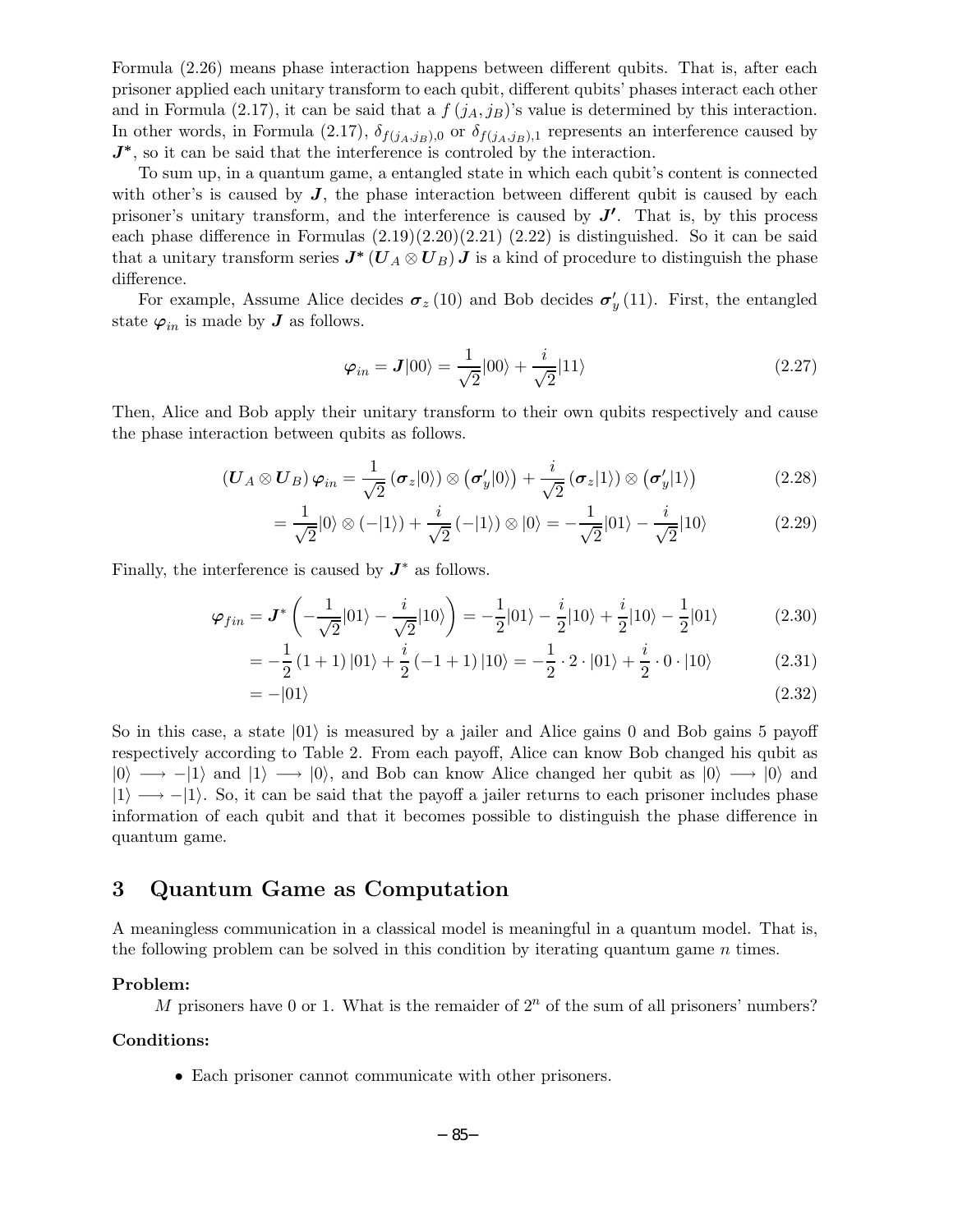- Each prisoner can deliver to a jailer only an envelope into which his paper on which his decision is written is put.
- Each prisoner knows only how many prisoners there are.
- A jailer cannot open the envelopes which are collected from prisoners.

In this case, there are M prisoners, so  $J, \varphi_{in}, \varphi_{fin}$  in section 2 are extended as follows respectively:

$$
\boldsymbol{J} = \frac{1}{\sqrt{2}} \bigotimes_{j=1}^{M} \boldsymbol{I} + \frac{i}{\sqrt{2}} \bigotimes_{j=1}^{M} \boldsymbol{\sigma}_{x} \quad \left( \bigotimes_{j=1}^{M} \boldsymbol{I} = \boldsymbol{\overbrace{I \otimes \cdots \otimes I}}^{M} \right) \tag{3.1}
$$

$$
\varphi_{in} = \mathbf{J} \bigotimes_{j=1}^{M} |0\rangle = \frac{1}{\sqrt{2}} \bigotimes_{j=1}^{M} |0\rangle + \frac{i}{\sqrt{2}} \bigotimes_{j=1}^{M} |1\rangle \quad \left(\bigotimes_{j=1}^{M} |0\rangle = \overbrace{|0...0\rangle}^{M}\right)
$$
(3.2)

$$
\varphi_{fin} = \mathbf{J}^* \left( \bigotimes_{j=1}^M \mathbf{U}_j(t) \right) \mathbf{J} \bigotimes_{j=1}^M |0\rangle \tag{3.3}
$$

A unitary transform  $U_j(t)$  which jth prisoner can apply to his own qubit is as follows:

$$
\boldsymbol{U}_{j}\left(t\right) = \begin{pmatrix} 1 & 0\\ 0 & \exp\left(-i\frac{2\pi}{2^{t}M}r_{t-1}\right) \end{pmatrix} \begin{pmatrix} 1 & 0\\ 0 & \exp\left(i\frac{2\pi}{2^{t}}b_{j}\right) \end{pmatrix} = \begin{pmatrix} 1 & 0\\ 0 & \exp\left(i\frac{2\pi}{2^{t}}\left(b_{j} - \frac{r_{t-1}}{M}\right)\right) \end{pmatrix} \tag{3.4}
$$

That is,

$$
\boldsymbol{U}_{j}\left(t\right): \quad\left|0\right\rangle \longrightarrow\left|0\right\rangle \qquad\left|1\right\rangle \longrightarrow\exp\left(i\frac{2\pi}{2^{t}}\left(b_{j}-\frac{r_{t-1}}{M}\right)\right)\left|1\right\rangle \tag{3.5}
$$

 $b_j$  is a number which jth prisoner has, t is a iteration time, and later I will prove that  $r_{t-1}$ becomes  $2^{t-1}$ 's remainder of a sum of all prisoners' number if it is updated every iteration by a recursive formula (3.11) and its initial value  $r_0$  is 0 because. A final state  $\varphi_{fin}$  is analyzed as follows.

$$
\varphi_{fin} = \mathbf{J}^* \left( \bigotimes_{j=1}^M \mathbf{U}_j(t) \right) \mathbf{J} \bigotimes_{j=1}^M |0\rangle
$$
\n
$$
= \frac{1}{2} \left[ 1 + \exp \left( i \pi \frac{\sum_{j=1}^M b_j - r_{t-1}}{2^{t-1}} \right) \right] \bigotimes_{j=1}^M |0\rangle - \frac{i}{2} \left[ 1 - \exp \left( i \pi \frac{\sum_{j=1}^M b_j - r_{t-1}}{2^{t-1}} \right) \right] \bigotimes_{j=1}^M |1\rangle
$$
\n(3.6)

$$
\begin{aligned}\n &\mathsf{L} \quad \mathsf{L} \quad \mathsf{L} \quad \mathsf{L} \quad \mathsf{L} \quad \mathsf{L} \quad \mathsf{L} \quad \mathsf{L} \quad \mathsf{L} \quad \mathsf{L} \quad \mathsf{L} \quad \mathsf{L} \quad \mathsf{L} \quad \mathsf{L} \quad \mathsf{L} \quad \mathsf{L} \quad \mathsf{L} \quad \mathsf{L} \quad \mathsf{L} \quad \mathsf{L} \quad \mathsf{L} \quad \mathsf{L} \quad \mathsf{L} \quad \mathsf{L} \quad \mathsf{L} \quad \mathsf{L} \quad \mathsf{L} \quad \mathsf{L} \quad \mathsf{L} \quad \mathsf{L} \quad \mathsf{L} \quad \mathsf{L} \quad \mathsf{L} \quad \mathsf{L} \quad \mathsf{L} \quad \mathsf{L} \quad \mathsf{L} \quad \mathsf{L} \quad \mathsf{L} \quad \mathsf{L} \quad \mathsf{L} \quad \mathsf{L} \quad \mathsf{L} \quad \mathsf{L} \quad \mathsf{L} \quad \mathsf{L} \quad \mathsf{L} \quad \mathsf{L} \quad \mathsf{L} \quad \mathsf{L} \quad \mathsf{L} \quad \mathsf{L} \quad \mathsf{L} \quad \mathsf{L} \quad \mathsf{L} \quad \mathsf{L} \quad \mathsf{L} \quad \mathsf{L} \quad \mathsf{L} \quad \mathsf{L} \quad \mathsf{L} \quad \mathsf{L} \quad \mathsf{L} \quad \mathsf{L} \quad \mathsf{L} \quad \mathsf{L} \quad \mathsf{L} \quad \mathsf{L} \quad \mathsf{L} \quad \mathsf{L} \quad \mathsf{L} \quad \mathsf{L} \quad \mathsf{L} \quad \mathsf{L} \quad \mathsf{L} \quad \mathsf{L} \quad \mathsf{L} \quad \mathsf{L} \quad \mathsf{L} \quad \mathsf{L} \quad \mathsf{L} \quad \mathsf{L} \quad \mathsf{L} \quad \mathsf{L} \quad \mathsf{L} \quad \mathsf{L} \quad \mathsf{L} \quad \mathsf{L} \quad \mathsf{L} \quad \mathsf{L} \quad \mathsf{L} \quad \mathsf{L} \quad \mathsf{L} \quad \mathsf{L} \quad
$$

$$
=\frac{1+(\frac{1}{2})^2}{2}\bigotimes_{j=1}^{\infty}|0\rangle-i\frac{1+(\frac{1}{2})^2}{2}\bigotimes_{j=1}^{\infty}|1\rangle
$$

 $R(t)$  is as follows:

$$
R(t) = \frac{\sum_{j=1}^{M} b_j - r_{t-1}}{2^{t-1}}
$$
\n(3.9)

A function  $f_t(b_1, b_2, \ldots, b_n)$  is as follows:

$$
f_t(b_1, b_2, \dots, b_n) = \left(\sum_{j=1}^M b_j \text{ quotient } 2^{t-1}\right) \mod 2 \tag{3.10}
$$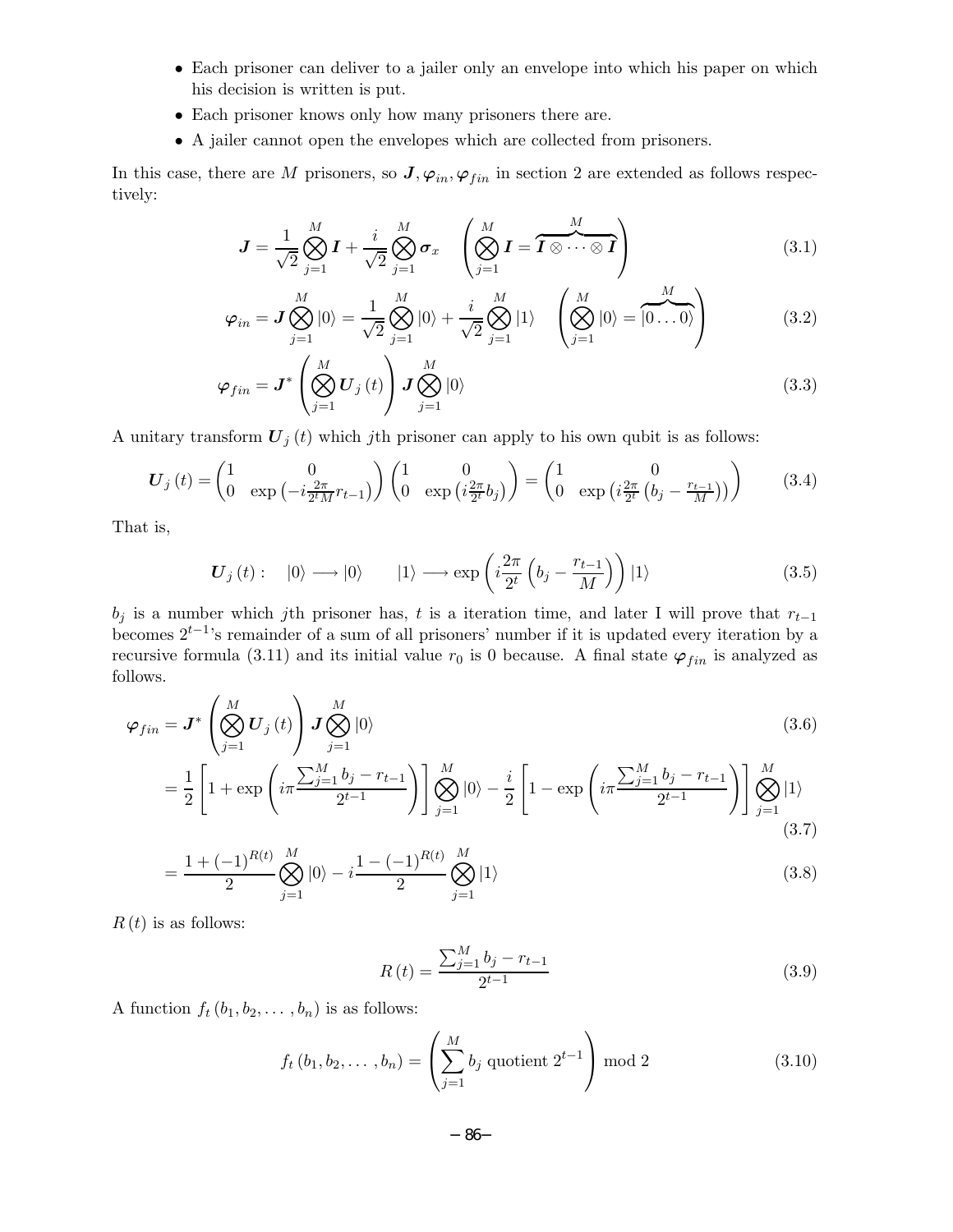Before starting  $t + 1$ ( $t \ge 1$ )th game communication, each prisoner updates  $r_{t-1}$  to  $r_t$  in his own unitary transform as follows.

$$
r_t := r_{t-1} + q_j^t \cdot 2^{t-1} \quad (r_0 = 0)
$$
\n
$$
(3.11)
$$

 $q_j^t$  is a measurement result of j<sup>th</sup> prisoner's qubit after the game communication which he only can measure.

### **Proposition**

 $r_t$  is a 2<sup>t</sup>'s remaider of the sum of all prisoner's numbers for  $t \geq 0$ .

#### **Proof**

When  $t = 0$ , it is clear that the proposition holds. When  $t = k \ (\geq 1)$ ,  $R(k)$  is as follows.

$$
R(k) = \frac{\sum_{j=1}^{M} b_j - r_{k-1}}{2^{k-1}}
$$
\n(3.12)

So, supposing the proposition holds when  $t = k - 1$ ,  $R(k)$  is as follows.

$$
R(k) = \sum_{j=1}^{M} b_j \text{ quotient } 2^{k-1}
$$
 (3.13)

Therefore,  $f_k(b_1, b_2, \ldots, b_n)$  is as follows.

$$
f_k(b_1, b_2, \dots, b_n) = R(k) \bmod 2
$$
\n(3.14)

After kth game communication, a final state  $\varphi_{fin}$  is as follows.

$$
\varphi_{fin} = \delta_{f_k(b_1,\dots,b_n),0} \bigotimes_{j=1}^{M} |0\rangle - i\delta_{f_k(b_1,\dots,b_n),1} \bigotimes_{j=1}^{M} |1\rangle
$$
\n(3.15)

In jth prisoner's position, he can know whether  $f_k(b_1,\ldots,b_n)$  is 0 or 1 by measuring his own bit. By the way, the sum can be represented as follows.

$$
\sum_{j=1}^{M} b_j = B \cdot 2^k + b \cdot 2^{k-1} + r_{k-1} = (B \cdot 2 + b) \cdot 2^{k-1} + r_{k-1}
$$
 (3.16)

 $R(k)$  is as follows from a formula  $(3.13)$ .

$$
R(k) = B \cdot 2 + b \tag{3.17}
$$

And  $f_k(b_1, b_2, \ldots, b_n)$  can be represented as follows from a formula (3.14).

$$
f_k(b_1, b_2, \dots, b_n) = (B \cdot 2 + b) \bmod 2 = b \bmod 2 \tag{3.18}
$$

In other words, he can know whether  $b$  in above formulas is 0 or 1 by measuring his own qubit. Therefore, when he updates  $r_{k-1}$  to  $r_k$  according to a formula (3.11),  $r_k$  becomes a  $2^k$ 's remainder of the sum.

From the mentioned above, it is proved that the proposition holds for  $t \geq 0$ .  $\Box$ 

From the proposition, it can be said that the problem can be solved by iterating quantum game n times. That is, the action that he measure his own qubit after game session, which looks meaningless, is meaningful in quantum model.